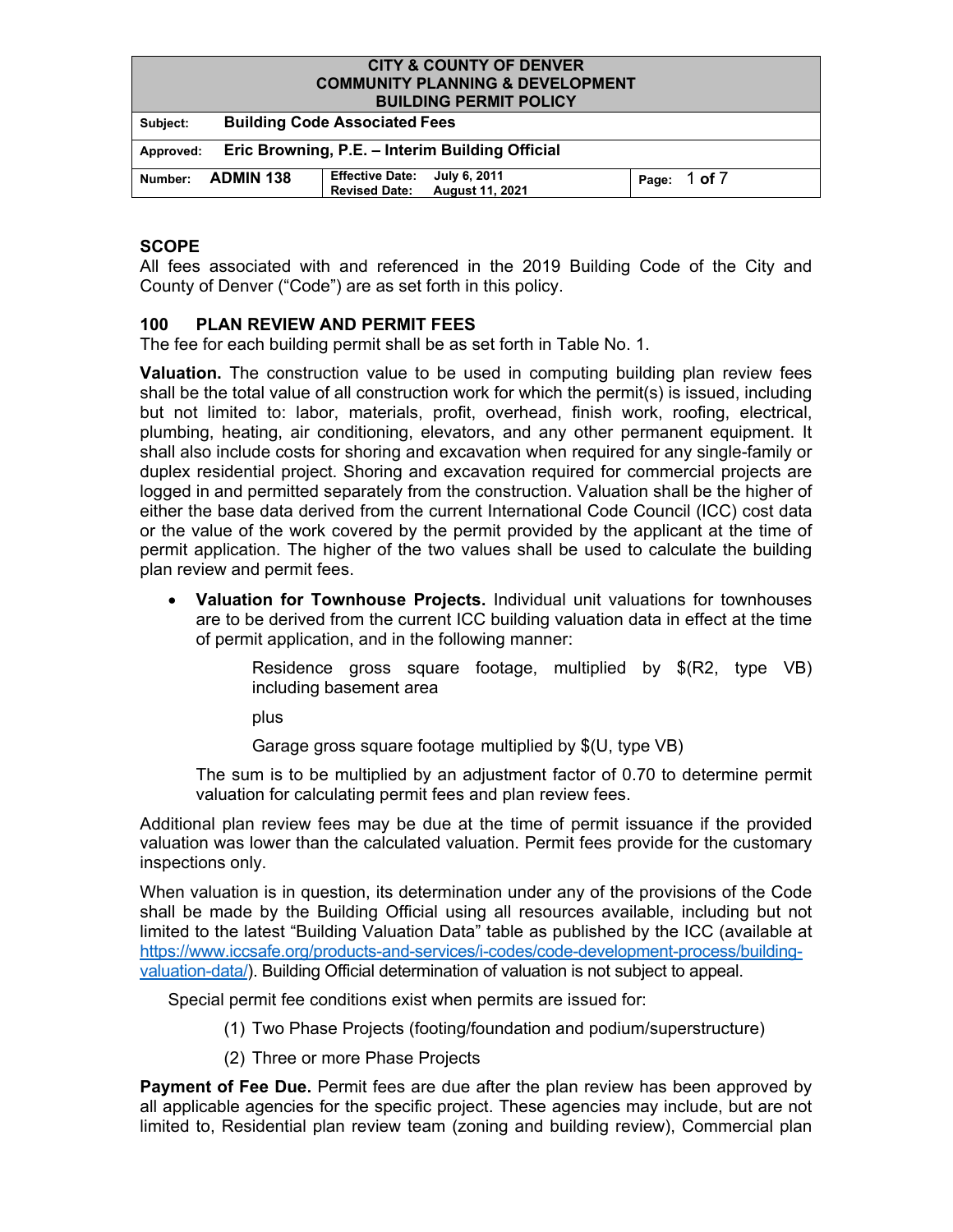| <b>CITY &amp; COUNTY OF DENVER</b>                           |                                      |                                                |                                             |  |              |
|--------------------------------------------------------------|--------------------------------------|------------------------------------------------|---------------------------------------------|--|--------------|
|                                                              |                                      |                                                | <b>COMMUNITY PLANNING &amp; DEVELOPMENT</b> |  |              |
|                                                              |                                      |                                                | <b>BUILDING PERMIT POLICY</b>               |  |              |
| Subject:                                                     | <b>Building Code Associated Fees</b> |                                                |                                             |  |              |
| Eric Browning, P.E. - Interim Building Official<br>Approved: |                                      |                                                |                                             |  |              |
| Number:                                                      | <b>ADMIN 138</b>                     | <b>Effective Date:</b><br><b>Revised Date:</b> | July 6, 2011<br>August 11, 2021             |  | Page: 2 of 7 |

review team (architectural, structural, mechanical, plumbing, and electrical), Denver Fire, Environmental Health, Zoning, Wastewater, Transportation, Parks and Recreation, Landmark, etc. Once released, separate permits are required for each discipline, and the permit fee is based on the valuation of the work for that specific trade permitted under that specific permit. For commercial projects, separate permits are also required for shoring and benching. Permits must be obtained by contractors licensed with the City and County of Denver. Homeowners may be issued permits for a single-family home (not an accessory dwelling unit or ADU) as outlined in Admin. Policy 131.3.

**Quick Permits.** Quick permits are issued for small projects that replace existing systems, including but not limited to roof coveringss, hot water heaters, light fixtures and similar project types. Compliance is determined by field inspection. A review is not performed and there are no plan review fees associated with quick permits. These projects only require building permit fees as set forth in Table No. 1. Valuation will be as submitted by the applicant or as determined in Table No. 2, whichever number is higher.

**Other Considerations:** For Denver Housing Authority, utility and other public or public/private projects, plan review and building permit fees may be reduced or wavied based on agreements established by City and County of Denver or other circumstance as deemed appropriate by the Building Official. City agencies using internal fund transfers are permitted to pay plan review and permit fees together at permit issuance.

## **200 PLAN REVIEW FEES**

All permit applications must be 100% complete and accepted at the log-in counter in order to pay the plan review fee and make the application available for review. The plan review fee is a percentage of the building permit fee as shown in Table No. 1. The plan review fee is separate and in addition to the permit fee. The plan review process **will not begin** for a project until the plan review fee is paid in full.

**Additional Plan Review Fees for incomplete, deferred, or modified drawings.** When plans are submitted affecting the scope of work previously permitted on a project, when submitted plans are incomplete or changed so as to require additional plan review, or when a project involves deferred submittals as defined in the Code, an additional fee shall be charged at the rate of \$125.00 per hour of plan review in addition to any increased valuation for such submittal that was not included in the original application.

Criteria that will result in additional fees include, but are not limited to, the following:

- 1) Reaching the third review cycle, and any review cycle after the third review, and the designer of record (or applicant) has not addressed all comments from plan review;
- 2) When there is a change in the scope of work or original intent of the project that was not done in response to a reviewer's comments; or
- 3) When the drawings in the initial submittal are incomplete and a comprehensive review cannot be performed by a specific discipline (e.g., water supply or waste lines are missing from drawings and the plumbing code reviewer cannot complete a plan review).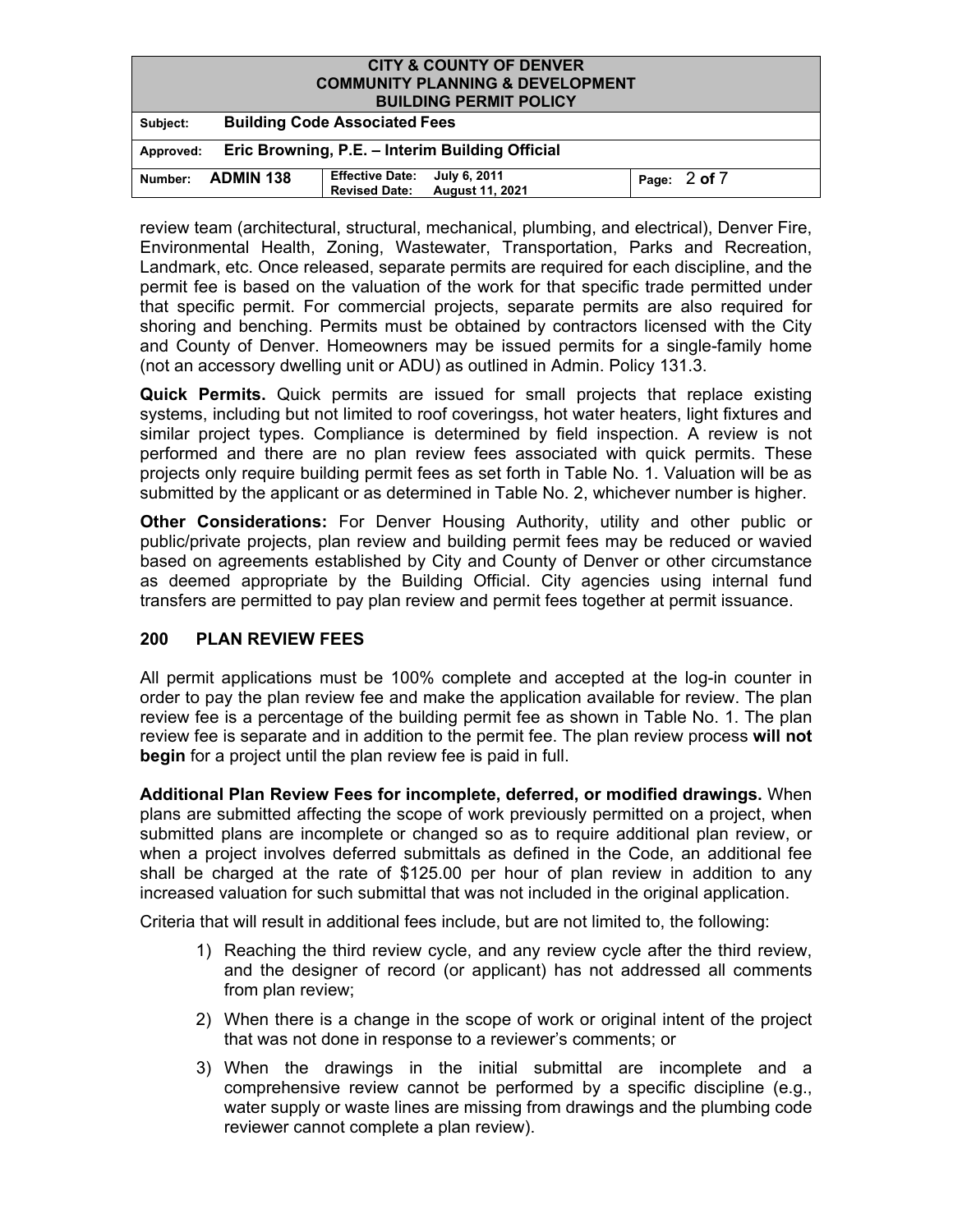| <b>CITY &amp; COUNTY OF DENVER</b><br><b>COMMUNITY PLANNING &amp; DEVELOPMENT</b><br><b>BUILDING PERMIT POLICY</b> |                                      |                                                |                                        |  |              |
|--------------------------------------------------------------------------------------------------------------------|--------------------------------------|------------------------------------------------|----------------------------------------|--|--------------|
| Subject:                                                                                                           | <b>Building Code Associated Fees</b> |                                                |                                        |  |              |
| Eric Browning, P.E. - Interim Building Official<br>Approved:                                                       |                                      |                                                |                                        |  |              |
| Number:                                                                                                            | <b>ADMIN 138</b>                     | <b>Effective Date:</b><br><b>Revised Date:</b> | July 6, 2011<br><b>August 11, 2021</b> |  | Page: 3 of 7 |

The Building Official considers plans submitted on the second review cycle that address indicated Code deficiences on initial review to be part of the initial review and not subject to additional fees.

**Type Approved Plan Review Fees.** Plan review fees for non-master, type approved permits shall be charged at a rate of 10% of the Permit Fee.

**Over the counter plan review fees.** Plan review of projects submitted through either the Commercial/Multi-Family Walk Through counter or the Single-Family/Duplex Walk Through counter shall be charged at a rate of 20% of the Permit Fee, with a minimum charge of \$100 for all projects valued over \$2,000.00.

## **300 INSPECTION FEES**

Permit fees provide for the customary inspections only. Reinspection, inspections conducted outside of normal business hours, and miscellaneous, non-customary inspections required by the Agency shall be charged at the rate of \$100.00 per hour of inspection. Inspections conducted outside of normal business hours shall be pre-paid and incur a two-hour minimum charge, known as an after-hours inspection. However, for special event inspections, there will be no after-hours charges assessed for the first two hours of an after-hour inspection. After-hours inspections for special events that require more than two hours will be assessed fees on an hourly basis for that period of time after the intial two hours.

## **400 AFFORDABLE HOUSING LINKAGE FEE**

The Affordable Housing Linkage Fee shall be as set forth in Table 3 and applies to projects where new square footage is added (not including parking). Single-family or duplex additions of 400 gross square feet or less, accessory dwelling units (ADUs), affordable housing, and rebuilding due to catastrophic events are not subject to the Affordable Housing Linkage Fee. Projects not easily discernible based on Project Type in the table shall be determined by the Building Official in consultation with the Zoning Administrator. These fees are adjusted annually based on the Consumer Price Index for All Urban Consumers (CPI-U).

## **500 PHASED CONSTRUCTION PERMITS**

When it is advantageous to separate construction into two or more phases, Phased Construction Permits may be requested and processed as long as the submittal package for each phase is clearly defined in scope and includes all parts for all applicable trades included in that phase. Separate permits are required for each applicable trade. The scope of work shall be clearly described on the construction documents in accordance with Administration Section 133.2, Item 5. Excavation and Shoring, Deferred Submittals, Wastewater, and Public Works permits are not considered phases of Phased Construction. The fees for Phased Construction Permits shall be based pro-rata on the work being completed for that specific portion of the overall work ultimately permitted. However, it is the contractor's option to pay the entire fee (including superstructure) at the release of the footing and foundation permit or the pro-rata protion. The additional fee increase for phased permits is calculated on the entire building valuation and permit.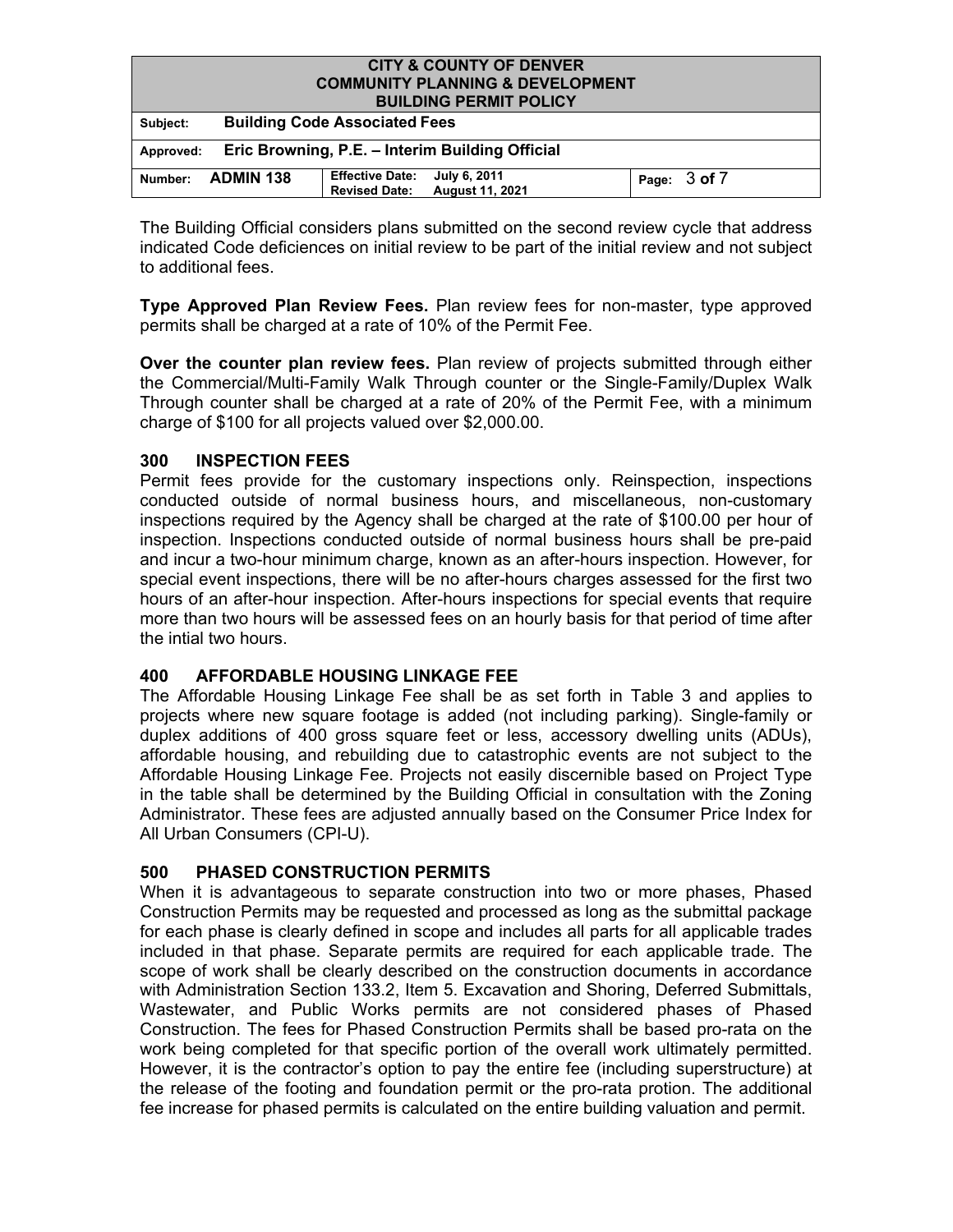| <b>CITY &amp; COUNTY OF DENVER</b><br><b>COMMUNITY PLANNING &amp; DEVELOPMENT</b><br><b>BUILDING PERMIT POLICY</b> |                                      |                                                |                                        |  |                  |
|--------------------------------------------------------------------------------------------------------------------|--------------------------------------|------------------------------------------------|----------------------------------------|--|------------------|
| Subject:                                                                                                           | <b>Building Code Associated Fees</b> |                                                |                                        |  |                  |
| Eric Browning, P.E. - Interim Building Official<br>Approved:                                                       |                                      |                                                |                                        |  |                  |
| Number:                                                                                                            | <b>ADMIN 138</b>                     | <b>Effective Date:</b><br><b>Revised Date:</b> | July 6, 2011<br><b>August 11, 2021</b> |  | Page: $4$ of $7$ |

**Exclusions:** Single-family homes, duplexes, and townhomes are not eliglble for foundation-only or phased permits.

## **600 CONTRACTOR LICENSE AND CERTIFICATE OF QUALIFICATION FEES**

Contractor license and certificate of qualification fees shall be as set forth in Table No. 4. These fees shall be paid every three years, except for plumbing licenses, which shall be renewed every two years. License and certificate fees are not refundable.

## **700 APPEALS, APPLICATIONS AND OTHER ADMINISTRATIVE FEES**

Fees for appeals, applications and other administrative actions shall be as set forth in Table No. 5.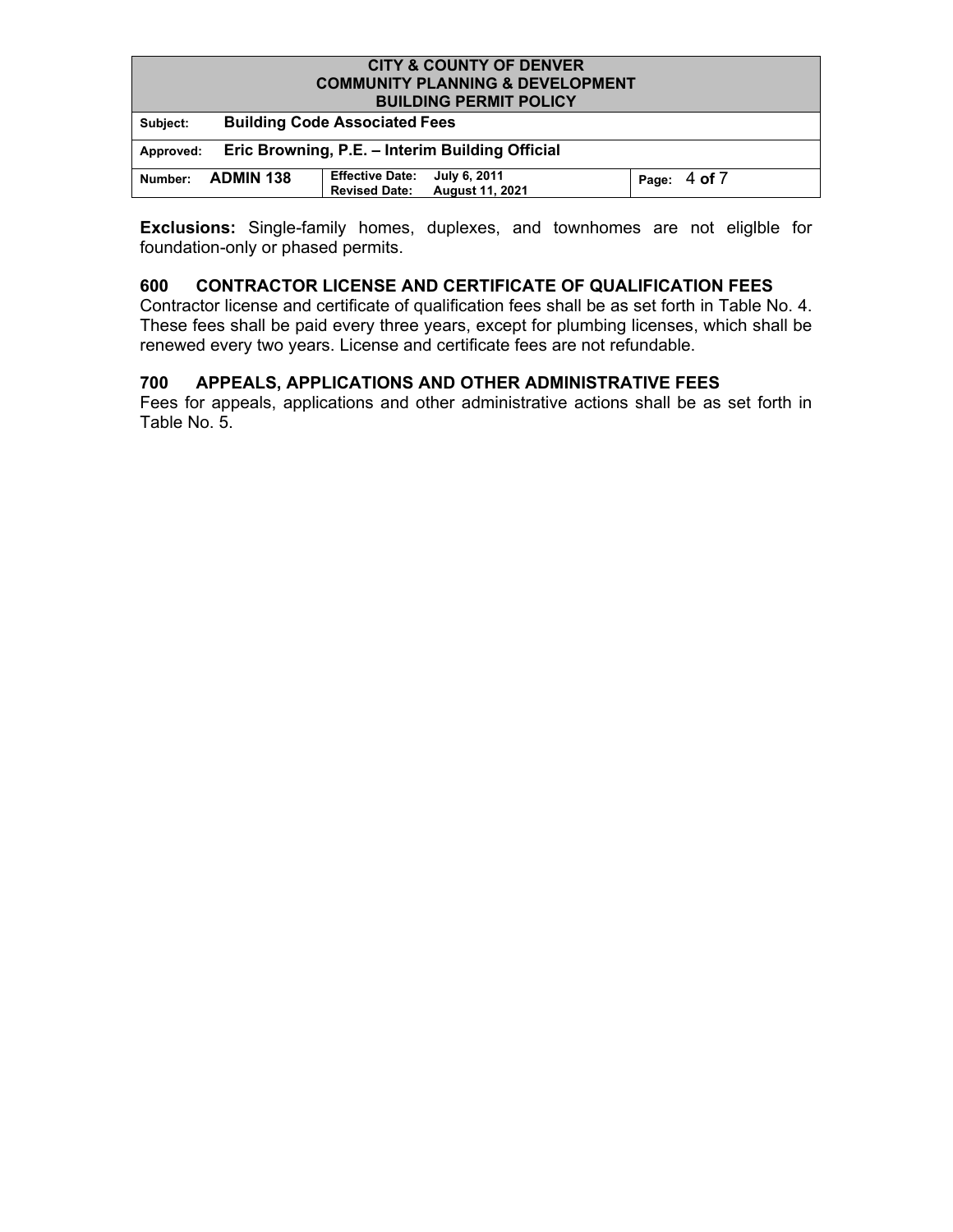#### **CITY & COUNTY OF DENVER COMMUNITY PLANNING & DEVELOPMENT BUILDING PERMIT POLICY**

| <b>DUILDING FERMIT FULIVI</b> |                                                              |                                                |                                        |  |              |  |
|-------------------------------|--------------------------------------------------------------|------------------------------------------------|----------------------------------------|--|--------------|--|
| Subject:                      |                                                              | <b>Building Code Associated Fees</b>           |                                        |  |              |  |
|                               | Eric Browning, P.E. – Interim Building Official<br>Approved: |                                                |                                        |  |              |  |
| Number:                       | <b>ADMIN 138</b>                                             | <b>Effective Date:</b><br><b>Revised Date:</b> | July 6, 2011<br><b>August 11, 2021</b> |  | Page: 5 of 7 |  |

# **Table 1 - Building Permit and Plan Review Fee Schedule**

| <b>VALUATION OF WORK</b>                                            | <b>PERMIT FEE</b>                                                                                                                          |                                                                                                                      | <b>PLAN</b><br><b>REVIEW FEE</b> |  |  |
|---------------------------------------------------------------------|--------------------------------------------------------------------------------------------------------------------------------------------|----------------------------------------------------------------------------------------------------------------------|----------------------------------|--|--|
| \$1.00 to \$500.00                                                  | \$20.00                                                                                                                                    |                                                                                                                      | 0                                |  |  |
| \$501.00 to \$2,000.00                                              | \$35.00                                                                                                                                    |                                                                                                                      | 0                                |  |  |
| \$2,001.00 to \$25,000.00                                           | \$35.00 for the first \$2,000.00 plus \$8.00 for<br>each additional \$1,000.00 or fraction thereof, to<br>and including \$25,000.00        | 50%                                                                                                                  |                                  |  |  |
| \$25,001.00 to \$50,000.00                                          | and including \$50,000.00                                                                                                                  | \$220.00 for the first \$25,000.00 plus \$8.00 for<br>each additional \$1,000.00 or fraction thereof, to             | 50%                              |  |  |
| \$50,001.00 to<br>\$100,000.00                                      | \$420.00 for the first \$50,000.00 plus \$7.00 for<br>each additional \$1,000.00 or fraction thereof, to<br>and including \$100,000.00     | 50%                                                                                                                  |                                  |  |  |
| \$100,001.00 to<br>\$500,000.00                                     | and including \$500,000.00                                                                                                                 | \$770.00 for the first \$100,000 plus \$5.60 for<br>each additional \$1,000.00 or fraction thereof, to               | 50%                              |  |  |
| \$500,001.00 to<br>\$1,000,000.00                                   | \$3,010.00 for the first \$500,000.00 plus \$4.75<br>for each additional \$1,000.00 or fraction thereof<br>to and including \$1,000,000.00 | 50%                                                                                                                  |                                  |  |  |
| \$1,000,001.00 and over                                             | \$5,385.00 for the first \$1,000,000.00 plus \$3.65<br>for each additional \$1,000.00 or fraction thereof.                                 | 50%                                                                                                                  |                                  |  |  |
| <b>SPECIAL FEE MODIFICATIONS</b>                                    |                                                                                                                                            |                                                                                                                      |                                  |  |  |
| <b>Additional Fees</b>                                              |                                                                                                                                            | <b>Applies to Plan Review &amp; Permit Fees</b>                                                                      |                                  |  |  |
| <b>Two Phase Construction Permits</b>                               |                                                                                                                                            | Fee plus 25%                                                                                                         |                                  |  |  |
| Three or More Phase Construction Permits                            |                                                                                                                                            | Fee plus 50%                                                                                                         |                                  |  |  |
| <b>Fee Reductions</b>                                               |                                                                                                                                            | <b>Applies to Permit Fees</b>                                                                                        |                                  |  |  |
| Solar Photovoltaic (PV) and other renewable<br>energy (RE) projects |                                                                                                                                            | A \$50 Flat Fee applies to each permit issued<br>and for each subsequent modified permit.<br>Plan review fee is \$0. |                                  |  |  |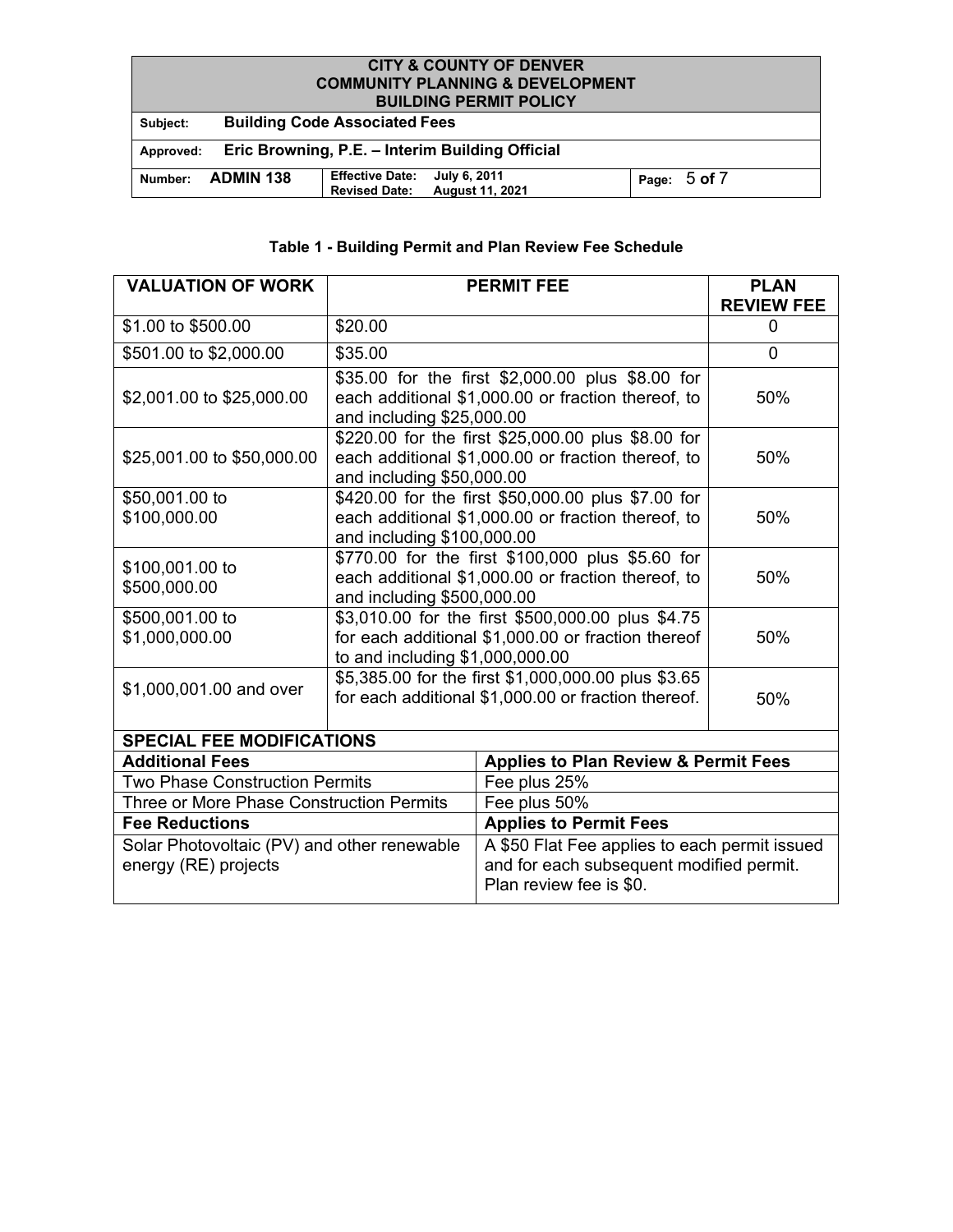# **CITY & COUNTY OF DENVER COMMUNITY PLANNING & DEVELOPMENT BUILDING PERMIT POLICY Subject: Building Code Associated Fees Approved: Eric Browning, P.E. – Interim Building Official Number: ADMIN 138 Effective Date: July 6, 2011 Revised Date: August 11, 2021 Page:** <sup>6</sup> **of** <sup>7</sup>

## **Table 2 – ICC Valuation and Quick Permit Reference**

#### **Find the latest ICC building valuation data for all IBC occupancy groups at:**

**<https://www.iccsafe.org/codes-tech-support/codes/code-development-process/building-valuation-data/>**

|                                                      | Residential basement conversion to finished space |       |
|------------------------------------------------------|---------------------------------------------------|-------|
| Finished basement with toilet or kitchen facility    |                                                   | 25.00 |
| Finished basement without toilet or kitchen facility |                                                   | 21.00 |
| Residential Pop-Top (new construction portion only)  |                                                   | 85.00 |
| Residential interior renovations                     |                                                   | 50.00 |
|                                                      | <b>Quick Permits</b>                              |       |
| Residential shingle roofs (SF Price)                 |                                                   | 4.25  |
| Commercial low slope roofs (SF Price)                |                                                   | 6.25  |

## **Table 3 – Affordable Housing Linkage Fees**

| As of July 1, 2021                                                |                          |
|-------------------------------------------------------------------|--------------------------|
| <b>Project Type</b>                                               | Fee, per new square foot |
| Single family/duplex townhomes built under the International      | \$0.66                   |
| <b>Residential Code (IRC)</b>                                     |                          |
| Multifamily, including townhomes built under the International    | \$1.64                   |
| <b>Building Code (IBC)</b>                                        |                          |
| Commercial development - hotels, office, retail, other, or civic, | \$1.86                   |
| public, or institutional                                          |                          |
| Commercial development - Industrial, manufacturing,               | \$0.44                   |
| wholesale, or agricultural                                        |                          |